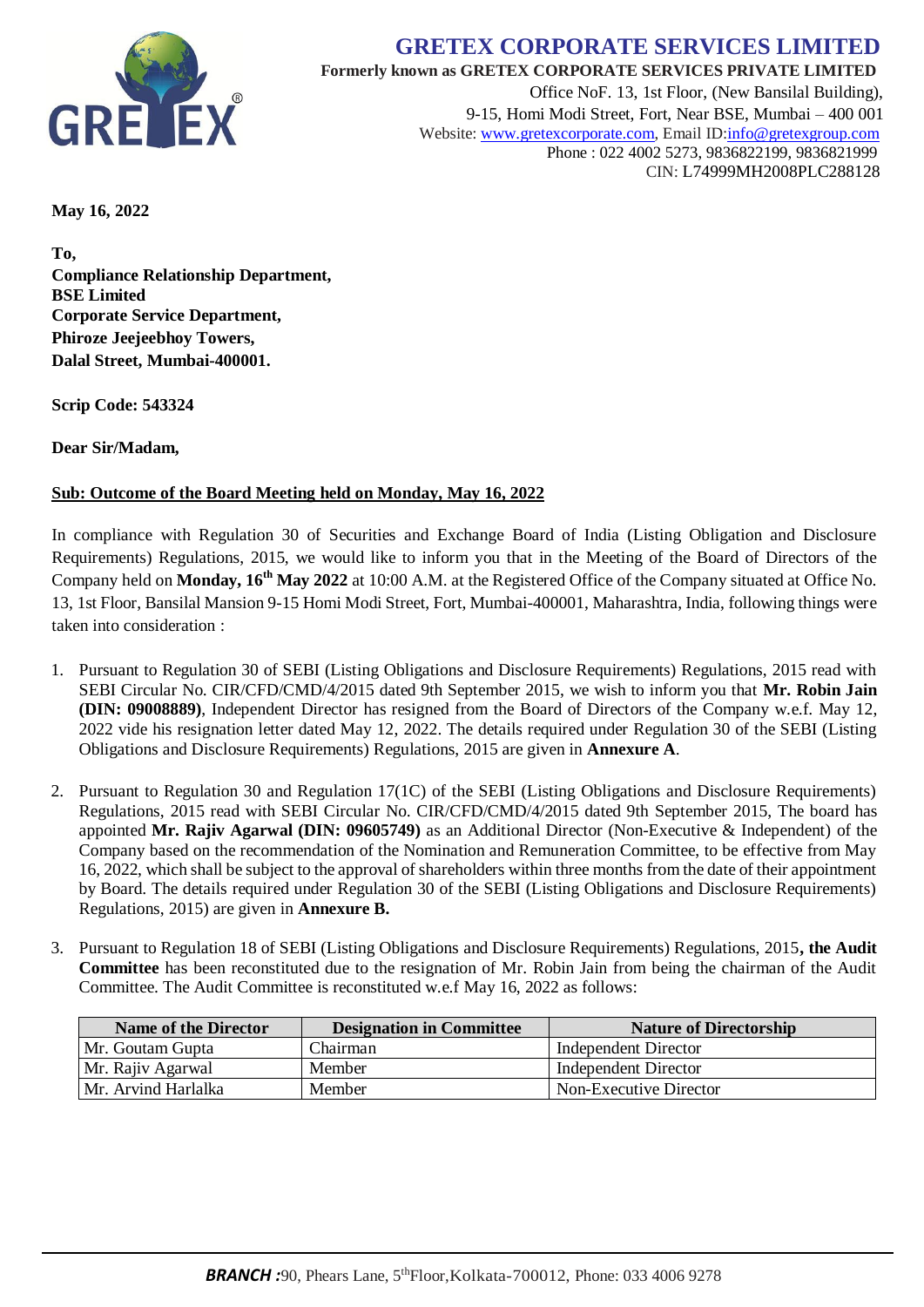

**Formerly known as GRETEX CORPORATE SERVICES PRIVATE LIMITED**

Office NoF. 13, 1st Floor, (New Bansilal Building), 9-15, Homi Modi Street, Fort, Near BSE, Mumbai – 400 001 Website: [www.gretexcorporate.com,](http://www.gretexcorporate.com/) Email ID[:info@gretexgroup.com](mailto:info@gretexgroup.com) Phone : 022 4002 5273, 9836822199, 9836821999 CIN: L74999MH2008PLC288128

4. Pursuant to Regulation 20 of SEBI (Listing Obligations and Disclosure Requirements) Regulations, 2015, **the Stakeholder Relationship Committee** has been reconstituted due to the resignation of Mr. Robin Jain from being the member of the Stakeholder Relationship Committee

The Stakeholder Relationship Committee is reconstituted w.e.f May 16, 2022 as follows:

| <b>Name of the Director</b> | <b>Designation in Committee</b> | <b>Nature of Directorship</b> |
|-----------------------------|---------------------------------|-------------------------------|
| Mr. Arvind Harlalka         | Chairman                        | Non-Executive Director        |
| Mr. Goutam Gupta            | Member                          | Independent Director          |
| Mr. Alok Harlalka           | Member                          | <b>Executive Director</b>     |

5. Pursuant to Regulation 19 of SEBI (Listing Obligations and Disclosure Requirements) Regulations, 2015, **the Nomination and Remuneration Committee** has been reconstituted due to the resignation of Mr. Robin Jain from being the chairman of the Nomination and Remuneration Committee. The Nomination and Remuneration Committee is reconstituted w.e.f. May 16, 2022 as follows:

| <b>Name of the Director</b> | <b>Designation in Committee</b> | <b>Nature of Directorship</b> |
|-----------------------------|---------------------------------|-------------------------------|
| Mr. Goutam Gupta            | Chairman                        | Independent Director          |
| Mr. Rajiv Agarwal           | Member                          | Independent Director          |
| Mr. Arvind Harlalka         | Member                          | Non-Executive Director        |

Please take the above information on record and arrange for dissemination.

Thankyou, Yours faithfully, **For Gretex Corporate Services Limited** 

ALOK HARLALKA Digitally signed by ALOK HARLALKA Date: 2022.05.16 15:58:15 +05'30'

**Mr. Alok Harlalka Managing Director DIN: 02486575**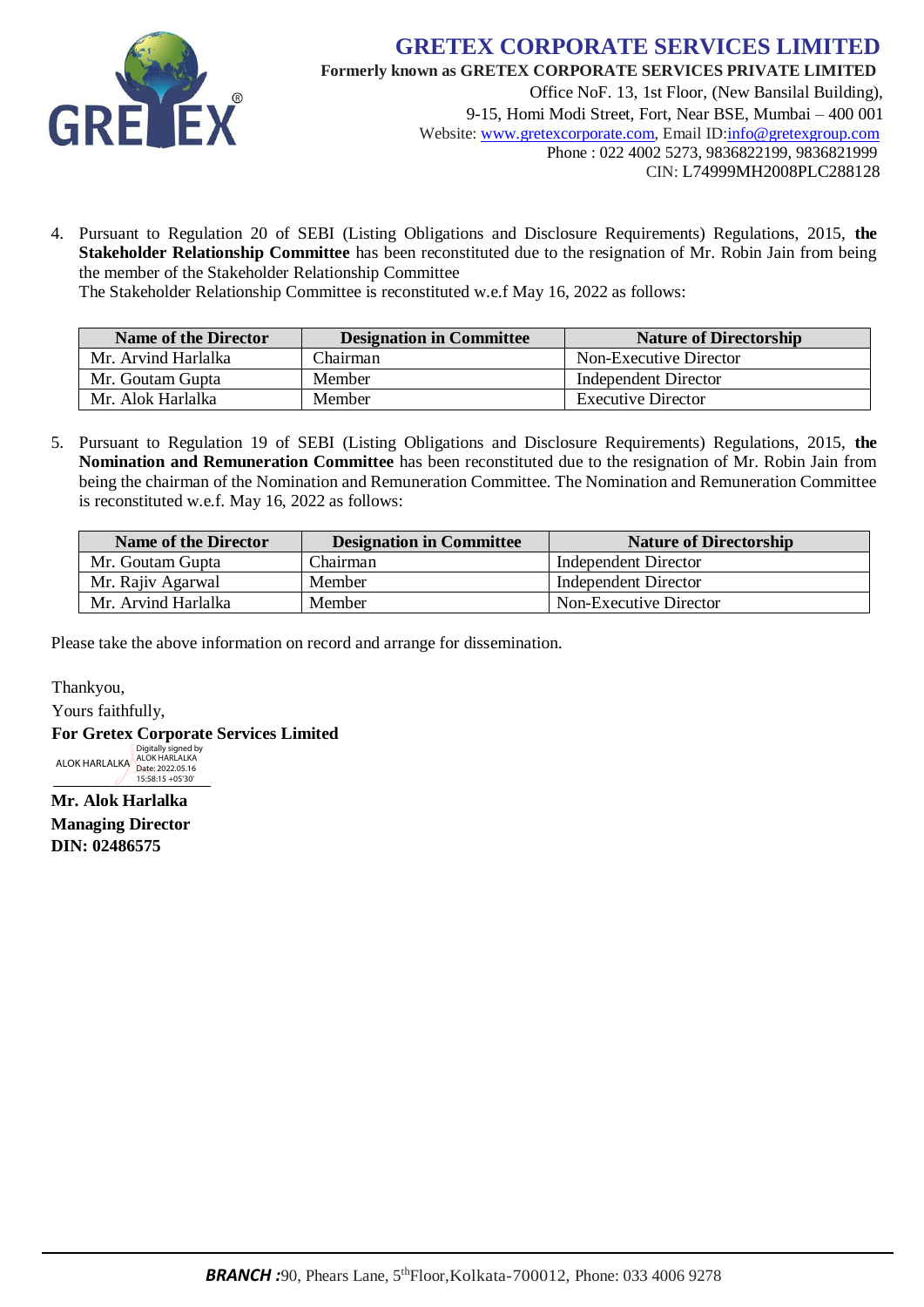

**Formerly known as GRETEX CORPORATE SERVICES PRIVATE LIMITED**

Office NoF. 13, 1st Floor, (New Bansilal Building), 9-15, Homi Modi Street, Fort, Near BSE, Mumbai – 400 001 Website: [www.gretexcorporate.com,](http://www.gretexcorporate.com/) Email ID[:info@gretexgroup.com](mailto:info@gretexgroup.com) Phone : 022 4002 5273, 9836822199, 9836821999 CIN: L74999MH2008PLC288128

#### **Annexure -A**

Information as required in terms of the Circular under Regulation 30 of Listing Regulations:

Resignation of Mr. Robin Jain (DIN: 09008889) as an Independent Director of the Company:

| Sr. No. | <b>Requirement</b>                | <b>Disclosures</b>                      |
|---------|-----------------------------------|-----------------------------------------|
|         | <b>Name</b>                       | Mr. Robin Jain                          |
|         | (DIN)                             | (DIN: 09008889)                         |
| 2.      | <b>Reason for Change</b>          | Resignation due to personal reasons and |
|         |                                   | there is no other material reason for   |
|         |                                   | resignation                             |
| 3.      | Date of Resignation               | May 12, 2022                            |
| 4.      | <b>Brief Profile</b>              | Not Applicable                          |
| 5.      | Disclosure of relationship        | Not Applicable                          |
|         | between Directors<br>(in)<br>case |                                         |
|         | appointment of a Director)        |                                         |
| 6.      | <b>Membership of Committee</b>    | Not Applicable                          |
|         |                                   |                                         |
|         |                                   |                                         |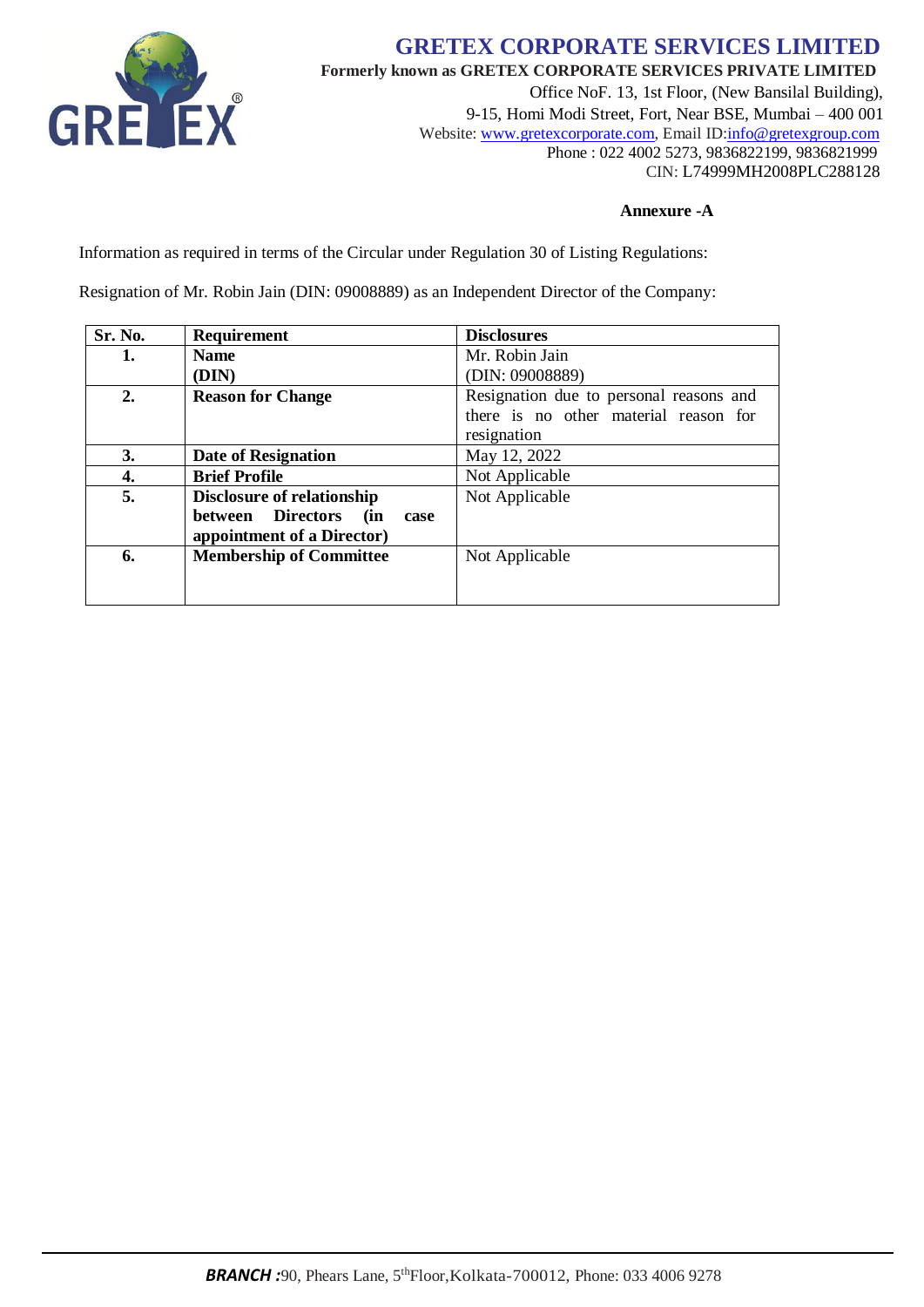

**Formerly known as GRETEX CORPORATE SERVICES PRIVATE LIMITED**

Office NoF. 13, 1st Floor, (New Bansilal Building), 9-15, Homi Modi Street, Fort, Near BSE, Mumbai – 400 001 Website: [www.gretexcorporate.com,](http://www.gretexcorporate.com/) Email ID[:info@gretexgroup.com](mailto:info@gretexgroup.com) Phone : 022 4002 5273, 9836822199, 9836821999 CIN: L74999MH2008PLC288128

### **Annexure -B**

Information as required in terms of the Circular under Regulation 30 of Listing Regulations:

Appointment of Mr. Rajiv Kumar Agarwal (DIN: 09605749) as an Additional Directors (Non-Executive & Independent) of the Company.

| Sr. No. | <b>Requirement</b>                          | <b>Disclosures</b>                                    |
|---------|---------------------------------------------|-------------------------------------------------------|
| 1.      | <b>Name</b>                                 | Mr. Rajiv Kumar Agarwal                               |
|         | (DIN)                                       | (DIN: 09605749)                                       |
| 2.      | <b>Reason for Change</b>                    | Mr. Rajiv Kumar Agarwal has been appointed as an      |
|         |                                             | Additional Director (Non-Executive & Independent      |
|         |                                             | Director) by the Board with effect from May 16,       |
|         |                                             | 2022                                                  |
| 3.      | Date of Appointment &                       | Date of Appointment: May 16, 2022                     |
|         | <b>Terms of appointment</b>                 |                                                       |
|         |                                             | Terms of appointment: Appointed as an Additional      |
|         |                                             | Director (Non-Executive & Independent Director)       |
|         |                                             | of the Company subject to the approval of             |
|         |                                             | shareholders of the Company at next General           |
|         |                                             | Meeting or within a time period of three months       |
|         |                                             | from the date of appointment whichever is earlier.    |
| 4.      | <b>Brief Profile</b>                        | Mr. Rajiv Kumar Agarwal is a member of Institute      |
|         |                                             | Company<br>Secretaries<br>of<br>India<br>in<br>having |
|         |                                             | Membership Number: A12956. He is a practising         |
|         |                                             | Company Secretary (PCS) having COP Number:            |
|         |                                             | 23185. He is a keen planner, strategist and           |
|         |                                             | implementer with expertise in preparation of          |
|         |                                             | detailed objective based business plan.               |
| 5.      | <b>Disclosure of relationship</b>           | Mr. Rajiv Kumar Agarwal is not related to any         |
|         | between Directors (in case                  | existing directors of the Company.                    |
|         | appointment of a Director)                  |                                                       |
| 6.      | <b>Information</b><br>required<br><b>as</b> | Mr. Rajiv Kumar Agarwal is not debarred from          |
|         | pursuant to BSE Circular Vide               | holding the office of Director by virtue of any order |
|         | Ref No.LIST/COMP/14/2018-                   | passed by the Securities and Exchange Board or any    |
|         | 19 and the National Exchange                | other.                                                |
|         | of India Limited Vide Ref. No.              |                                                       |
|         | NSE/CML/2018/24, both dated                 |                                                       |
|         | June 20, 2018.                              |                                                       |